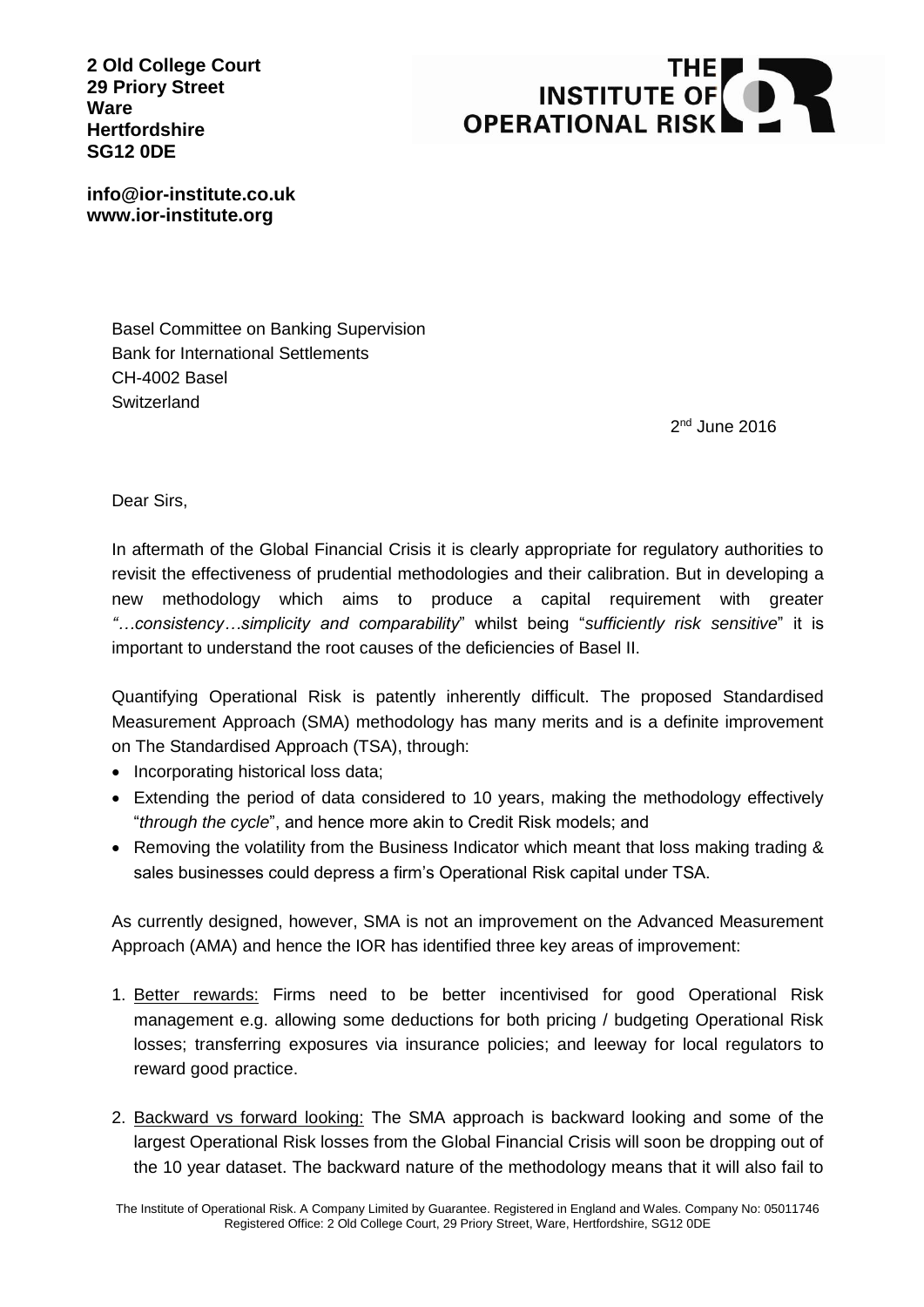capture effectively emerging risks, such as cyber-crime; the consequences of the rise of fintech and the impacts of the reversal of negative rates. It will also be blind to changes in the business strategies of firms. Consequently, there should be a continuing role for Scenario Analysis and modelling as inputs into Pillar 2a capital.

3. Reflecting the Operational Risk profile: Operational Risk is notoriously diverse and complex, and this cannot realistically be reflected in such a simple approach. The Basel Committee should consider changes to better capture the risks of fee generating activities, given the scale of losses during the financial crisis arising from misconduct regarding the manufacture of asset backed securities and the sale of products, such as, PPI and interest rate derivatives. The Basel Committee should also consider better reflecting the impact of losses that crystallise over long periods.

Consequently, this paper briefly sets out:

- 1. Lessons learnt from Basel II;
- 2. Views on the revised structure and definition of the Business Indicator;
- 3. Views on the inclusion of loss data into the SMA through the Loss Component; and
- 4. An integrated vision for Operational Risk capital.

#### **1. Lessons learnt from Basel II**

AMA reflected the quantification approaches for Operational Risk developed by some leading banks during the 1990s. When AMA was incorporated into Basel II in 2004, it was, however, fatally mis-calibrated as:

- AMA firms were led to believe that their Pillar 1 capital would be lower than the number calculated under TSA; but unfortunately
- TSA under-estimated the scale of Operational Risk because the Quantitative Impact Studies (QIS) that were conducted to calibrate the methodology were undertaken during 2001 and 2002, a relatively benign period for Operational Risk losses. (Although these years were subsequently the source of large Operational Risk losses arising from the collapses of both Enron and WorldCom, these losses would not crystallise until 2004 and 2005, or even later. This is illustrated in the following chart.)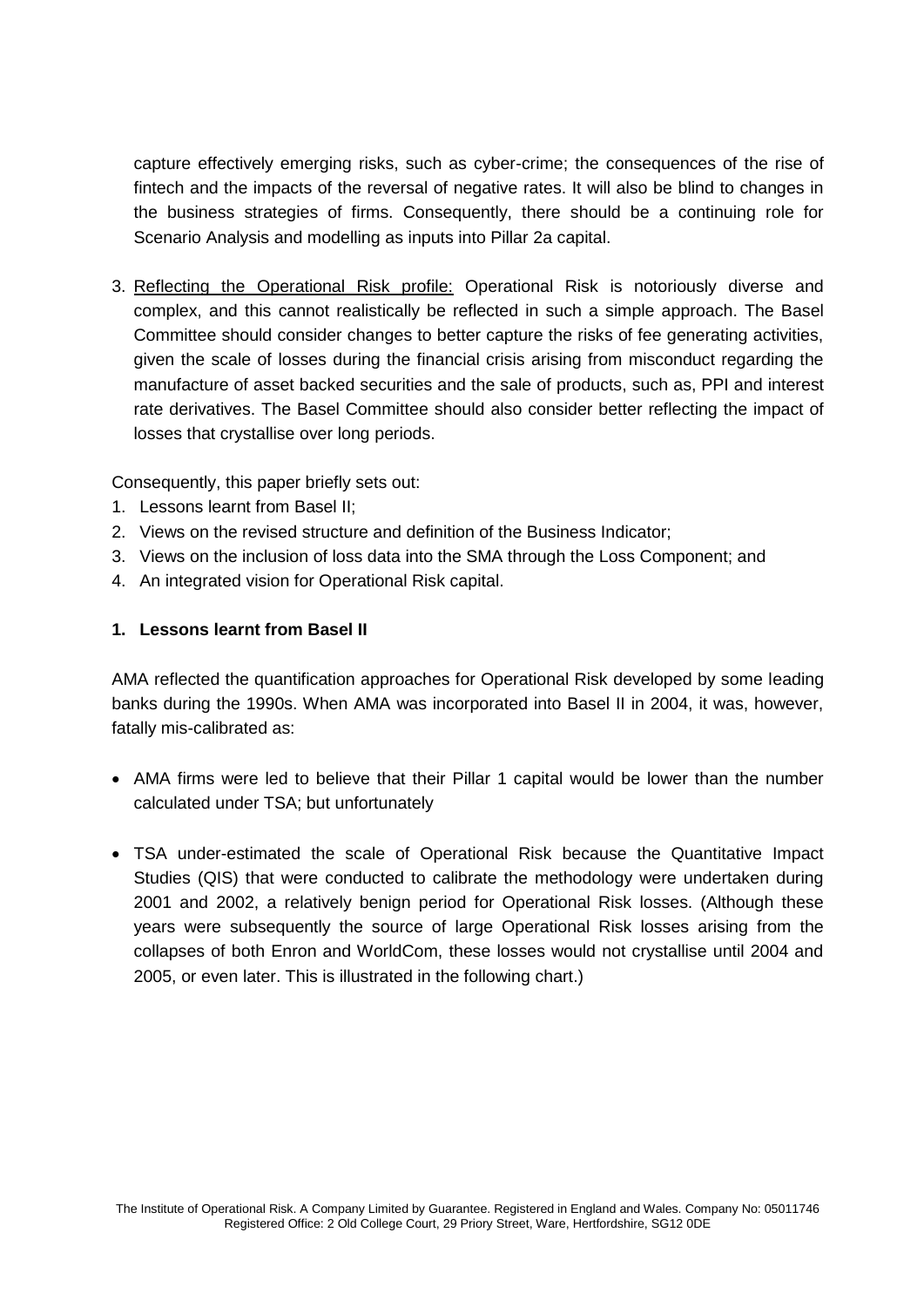

# *Large losses, > \$0.1bn, suffered by 15 banks between 1990 and 2005 analysed by both the end date and the settlement date<sup>1</sup>*

Additionally, when Basel II was being developed there was insufficient appreciation that not only was Operational Risk "…*unusually fat-tailed, with infrequent but very large losses…"<sup>2</sup>* but it also seems to be correlated to economic cycles, and more specifically economic shocks and the bursting of asset bubbles e.g. the impacts of unexpected US dollar rate rises in 1994, following the Savings & Loan crisis; the bursting of the dot.com bubble in 2001 and most recently the US property bubble in 2006 / 07.

These observations are important because it means that any revised methodology for quantifying Operational Risk capital requirements must be both appropriately calibrated and "*through the cycle*", as potential Operational Risk losses can clearly build up during benign economic periods.

# **2. Views on the revised structure and definition of the Business Indicator (BI)**

The Business Indicator is an improvement over The Standardised Approach as a consequence of its disregard of the sign of revenues. There are, however, a number of areas for improvement:

-

<sup>1</sup> The chart captures losses >\$0.1 billion suffered by 15 large firms between 1990 and 2005. The data has been sourced from the IBM® Algo FIRST® dataset. The 15 firms comprised 5 US banks, 4 UK banks, and 6 European banks. The data has been analysed both by end of occurrence and settlement date to highlight the distortion in any pattern of loses introduced by potentially lengthy legal and / or regulatory processes.

<sup>&</sup>lt;sup>2</sup> Statement of Policy "The PRA's methodologies for setting Pillar 2 capital" July 2015.

The Institute of Operational Risk. A Company Limited by Guarantee. Registered in England and Wales. Company No: 05011746 Registered Office: 2 Old College Court, 29 Priory Street, Ware, Hertfordshire, SG12 0DE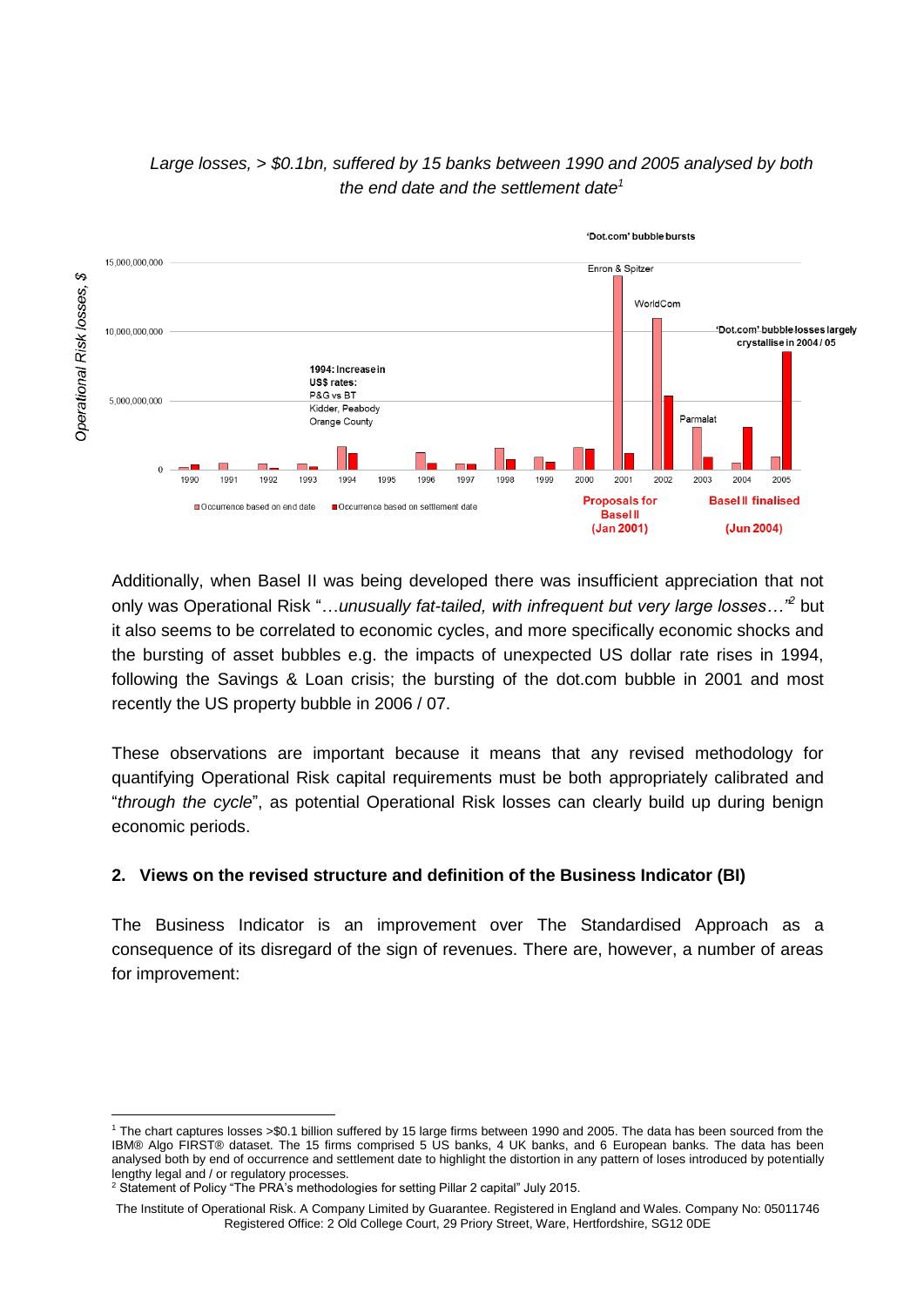## *2.1 Blindness to changes in strategy and new businesses*

Issue: The SMA methodology is essentially backward looking, so it will not capture well the Operational Risks associated with either new challenger banks or new businesses within established banks.

Recommendations: The Basel Committee could supplement the Business Indicator with firms' 3 year business plans to capture changing strategies and new business initiatives.

## *2.2 Inconsistent treatment of Operational Risk losses*

Issue: There seems to be an inconsistent treatment of Market : Operational Risk boundary losses and other Operational Risk losses, i.e.:

- 'Net profit (loss) on the trading book' will include mark-to-market losses as a result of fatfingered typing, mis-hedging as a result of incorrect reports, and rogue trading.
- 'Other operating expenses' are to include "losses incurred as a consequence of operational loss events (e.g. fines, penalties, settlements, replacement costs of damaged assets)…".

As a consequence, it seems, for example, that a rogue trader event will reduce a firm's Business Indicator whilst a regulatory settlement or penalty will increase it. This would clearly be inconsistent and inappropriate.

Recommendation: The guidance needs to be clarified to ensure a consistent treatment between all types of Operational Risk losses. This could be achieved by explicitly including Market Risk boundary losses in 'Other operating expenses', whilst excluding them from 'Net profit (loss) on the trading book'.

#### *2.3 Penalising the pricing for Operational Risk*

Issue: The cost of fraud on riskier retail products can be budgeted for and priced into the margin of the product. In these circumstances, under SMA, firms would receive a higher capital charge for pricing Operational Risk into their products, via the Business Indicator, rather than not doing so.

Recommendation: This could be addressed by allowing firms deductions for budgeted Operational Risk, as was potentially possible under AMA.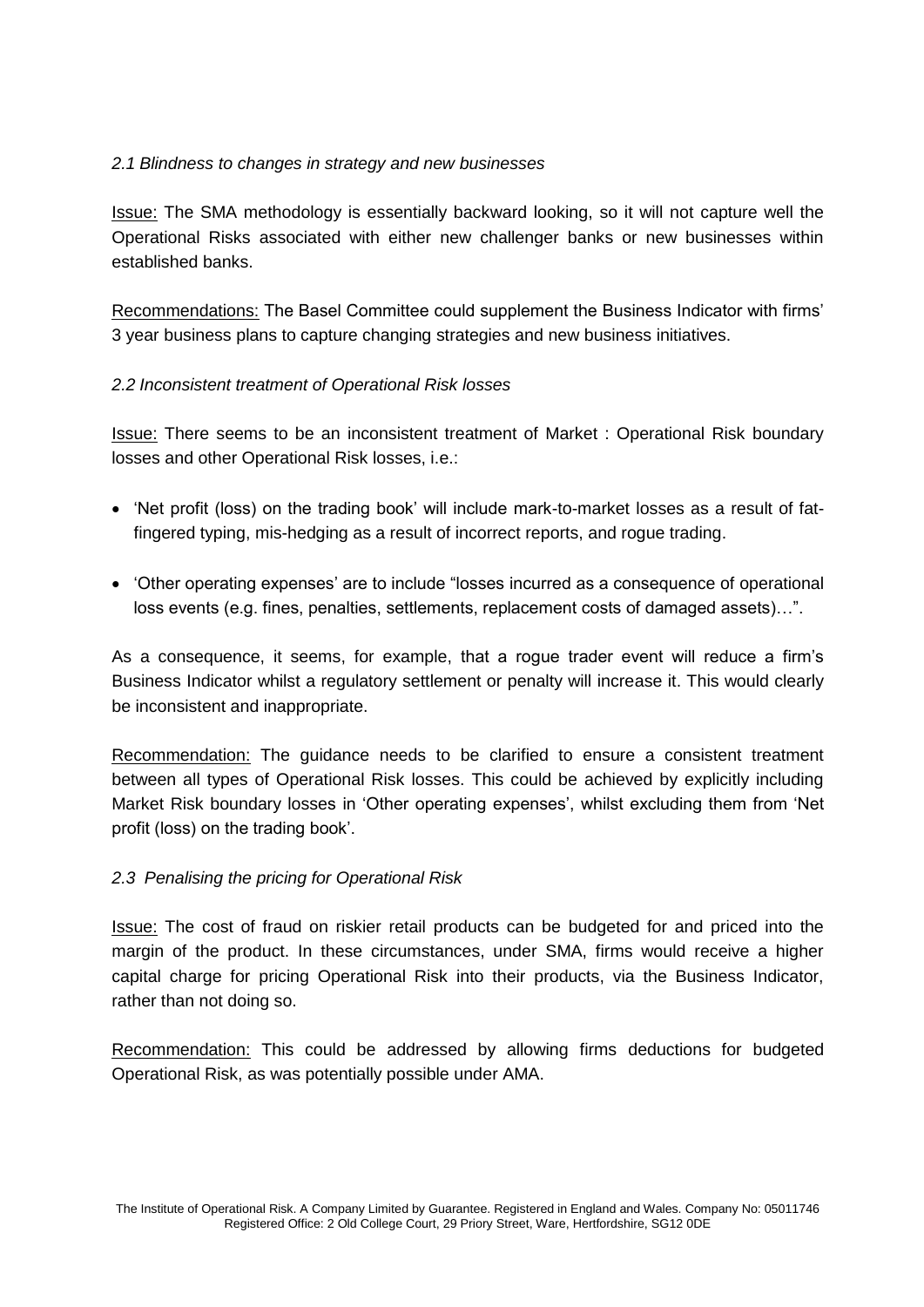# *2.4 Lack of differentiation and risk sensitivity*

Issue: The Business Indicator treats all revenue as being equal in terms of the generation of Operational Risks. This, however, seems to be incorrect, as the table below illustrates that banks expose themselves to a variety of different risks depending on the sources of their revenues. Analysis of large Operational Risk losses suffered during the Global Financial Crisis also highlights that some of the largest losses were associated with the provision of fee generating services which primarily expose firms to Operational Risk, rather than lending and trading activities, which expose firms to a range of risks.

| Type of income |                                 | Primary risk i.e. the source of<br>the income                                                                                  | Examples of large losses suffered during<br>the Global Financial Crisis                                                                              |                                                   |
|----------------|---------------------------------|--------------------------------------------------------------------------------------------------------------------------------|------------------------------------------------------------------------------------------------------------------------------------------------------|---------------------------------------------------|
|                | Interest<br>income              | <b>Primarily Credit Risk.</b><br>By-products include<br>Liquidity, Market and<br><b>Operational Risks.</b>                     | Inappropriate<br>$\bullet$<br>foreclosure                                                                                                            | \$25bn                                            |
| $\bullet$      | Net trading<br>book<br>revenues | <b>Primarily Market and Credit</b><br>$\bullet$<br>Risks.<br>By-products include<br><b>Liquidity and Operational</b><br>Risks. | Manipulation of<br>$\bullet$<br><b>LIBOR</b><br>Manipulation of FX<br>$\bullet$<br>Mis-marking ABS<br>٠                                              | >\$9bn<br>>\$9bn<br>\$3bn                         |
|                | Fee income                      | <b>Primarily Operational Risk.</b><br>٠                                                                                        | Mis-sale of MBS<br>$\bullet$<br>Mis-sale of PPI<br>$\bullet$<br>Madoff litigation<br>$\bullet$<br>Mis-sale of swaps<br>$\bullet$<br>Mis-sale of CDOs | >\$80bn<br>>\$45bn<br>> \$5bn<br>>\$3bn<br>>\$1bn |

So each € of revenue generated from fee income will have lower associated RWAs than either interest income or trading revenues, as these revenues also attract significant Credit and Market Risk RWAs. This may naturally lead banks to take more Operational Risk to optimise their return on capital.

Recommendation: The Committee should consider weighting the Business Indicator by the nature of the revenues, for example, fee income, which exposes firms to primarily Operational Risk should attract a larger Operational Risk capital requirement than interest income.

#### *2.5 Calibration for size*

Issue: Larger banks do clearly suffer disproportionately more large Operational Risk loss events than smaller firms, as illustrated by the following analysis. Whether the Business Indicator is appropriately calibrated remains to be seen. Additionally, the following chart clearly indicates the potential for even small firms to suffer disproportionately large losses.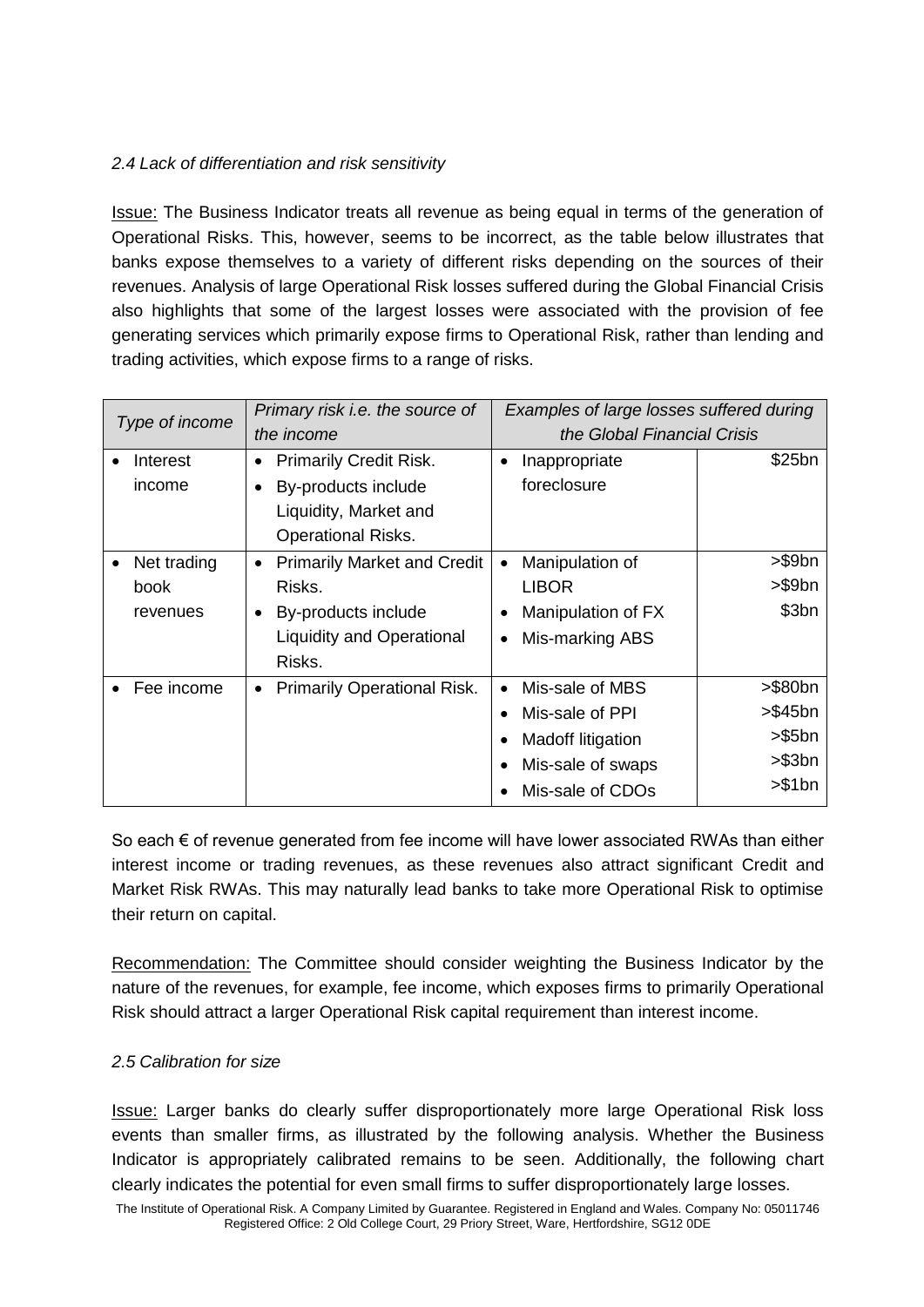

*The relationship between share capital and large losses (>\$0.1bn) for 5 groups of 4 banks<sup>3</sup>*

Recommendations: Given the mis-calibration of TSA described earlier, the Committee should both publish more detail on how it has calibrated SMA and also indicate the frequency with which it will periodically review its calibration. The Committee should also consider whether the additional capital requirements of G-SIFIs already adequately reflect the above chart.

#### **3. Views on the inclusion of loss data into the SMA through the Loss Component**

The inclusion of loss data into the SMA is also a definite improvement over The Standardised Approach. There are again, however, a number of areas for improvement:

#### *3.1 A lack of reward for insurance*

Issues: SMA gives no credit for Operational Risk transfer via insurance, as the historical data incorporated into the methodology is gross of insurance recoveries.

Recommendations: The Committee should allow firms to include their historical losses net of insurance recoveries. This is both objective and reflects a firm's control framework at the time of an incident, as well as, any uncertainty over payment on policies. This would primarily relate to risks such as "Damage to Physical Assets" and "Employee Safety and Workplace Practices". Alternatively the Committee could allow capital deductions for insurance cover as was again previously allowable under AMA.

<sup>1</sup> <sup>3</sup> The loss data was collected for 21 banks from the IBM® Algo FIRST® database. The banks were grouped into 5 groups of 4 banks each with similar Tier 1 capital, based on the 2014 BBA league table of banks. One outlier was separately included in the analysis. The data was collected for the period between January 1989 and December 2015, and was based upon the end of occurrence.

The Institute of Operational Risk. A Company Limited by Guarantee. Registered in England and Wales. Company No: 05011746 Registered Office: 2 Old College Court, 29 Priory Street, Ware, Hertfordshire, SG12 0DE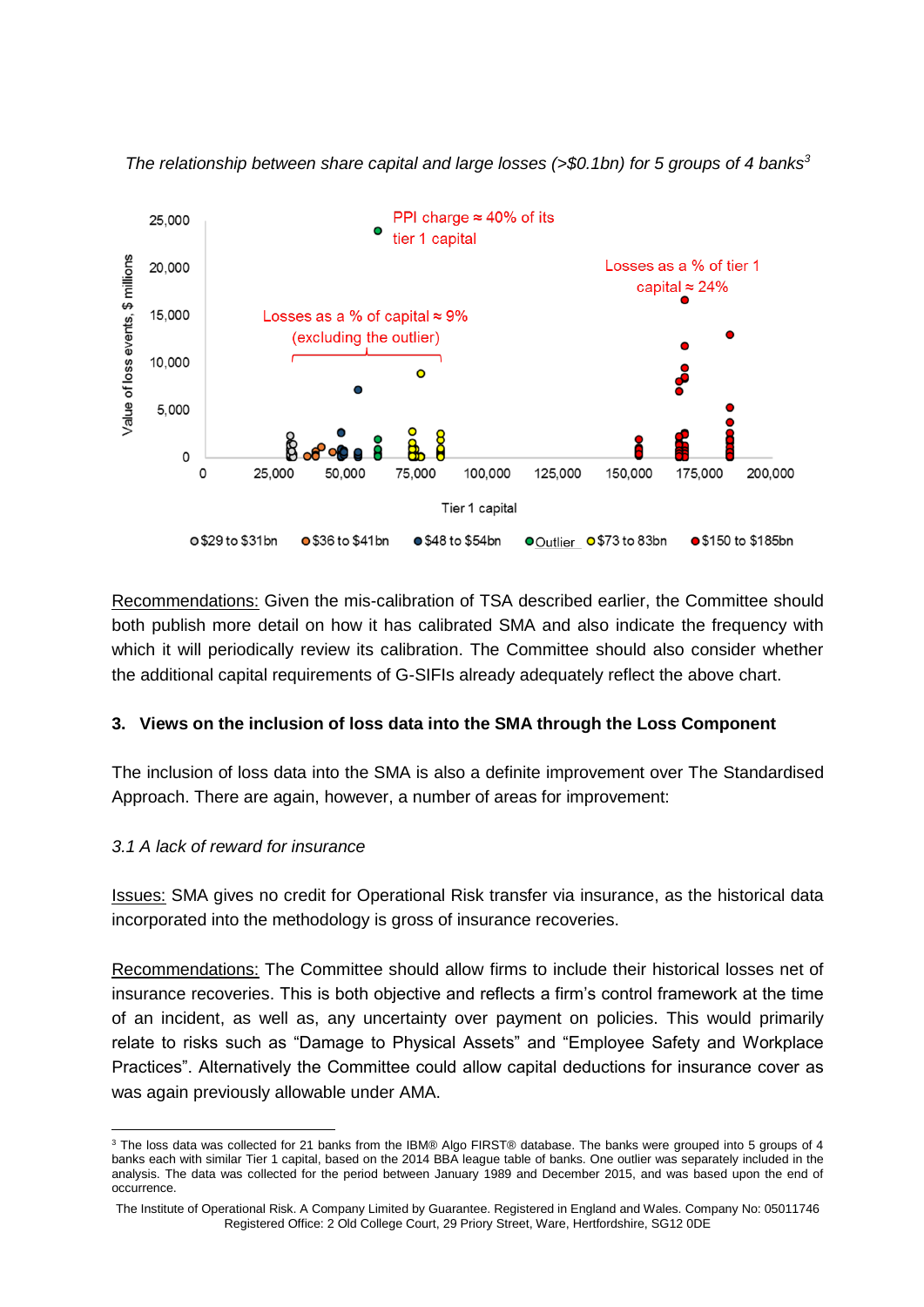#### *3.2 Cliff effects due to the use of date of discovery*

Issue: The use of the date of discovery of a loss may mean that a significant proportion of the Operational Risk losses suffered during and after the Global Financial Crisis may soon drop out of the 10 years of historical data to be included in the SMA calculation. The chart below illustrates how an implementation date of 2019 would exclude many of the largest loss events from the Global Financial Crisis. Also the ~\$45 billion of PPI losses suffered by UK banks will subsequently drop out of the dataset in 2021, as provisions were first established in 2011. As a consequence the Operational Risk capital requirements of these firms should significantly reduce between 31<sup>st</sup> December 2020 and 1<sup>st</sup> January 2021.





Recommendation: The Committee could address this 'cliff effect' by reflecting losses within the Loss Component based on the year in which provisions are established, e.g. PPI losses for one particular UK bank would not appear as a single £16 billion loss event that occurred in 2011 but instead a series of ~£3 billion losses spread across 2011 to 2015.

*3.3 Inconsistency of treatment of losses with long lags between discovery and realisation*

Issue: The combination of the option of the use of discovery date and the significant lags that can take place in the crystallisation of some Operational Risk loss events involving regulatory /

The Institute of Operational Risk. A Company Limited by Guarantee. Registered in England and Wales. Company No: 05011746 Registered Office: 2 Old College Court, 29 Priory Street, Ware, Hertfordshire, SG12 0DE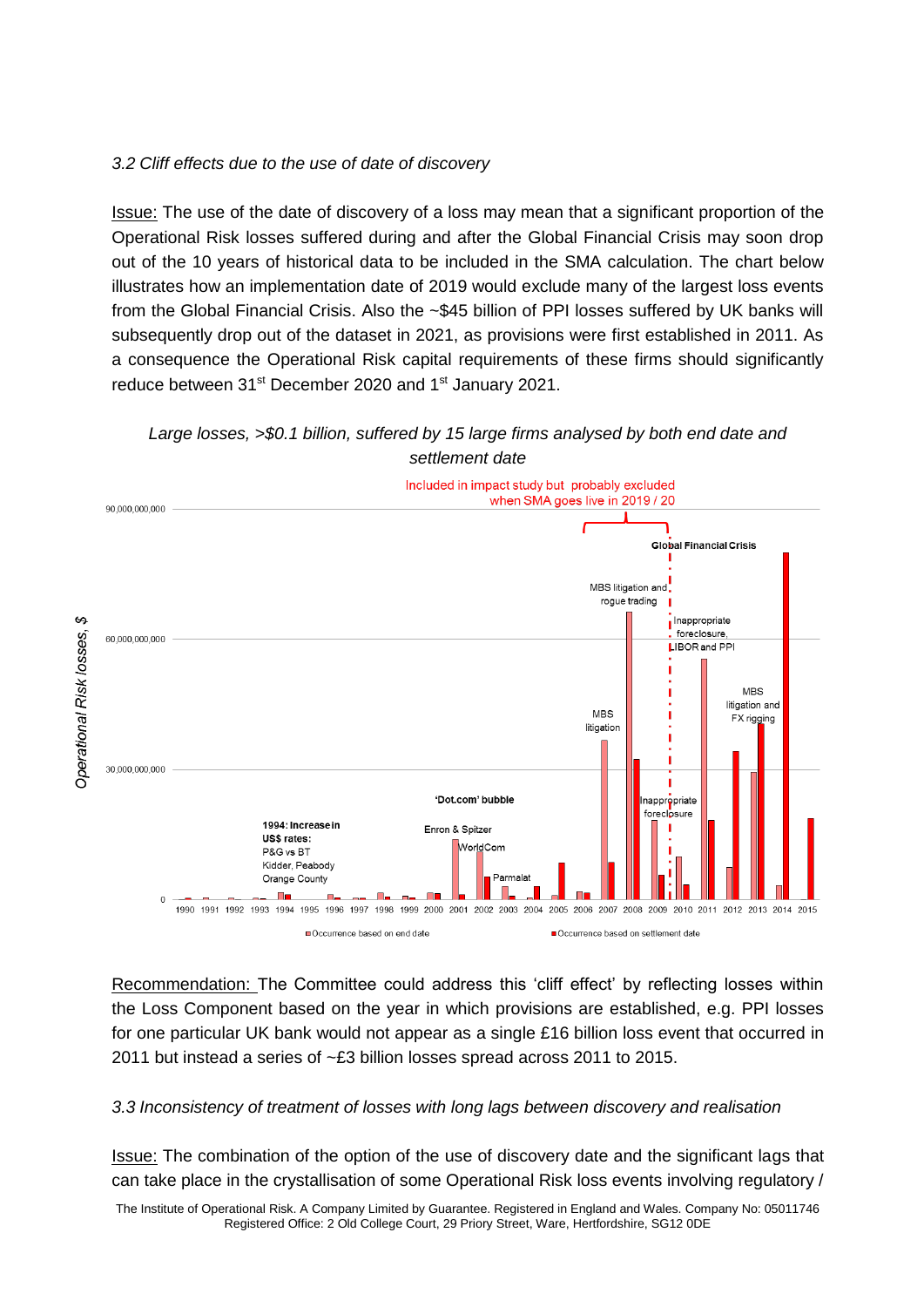legal processes may lead to some of the largest losses not appearing in the Loss Component for the full 10 years. This is illustrated below:

*Example loss events highlighting the duration of control weaknesses and also the lags between discovery and settlement*



Recommendation: Again reflecting losses within the Loss Component based on the years in which provisions are established would remove the potential for some losses not to influence Operational Risk capital for a full 10 years.

#### *3.4 Blind-spot of emerging risks*

Issues: Firms are exposed to a range of emerging risks, which will not be adequately reflected in either their Business Indicator or their historical data. Good examples of this currently are the growing threat of cyber-crime, the impacts on the industry of fintech / algo-trading and the potential impacts on customers and investors when interest rates switch from being negative to positive.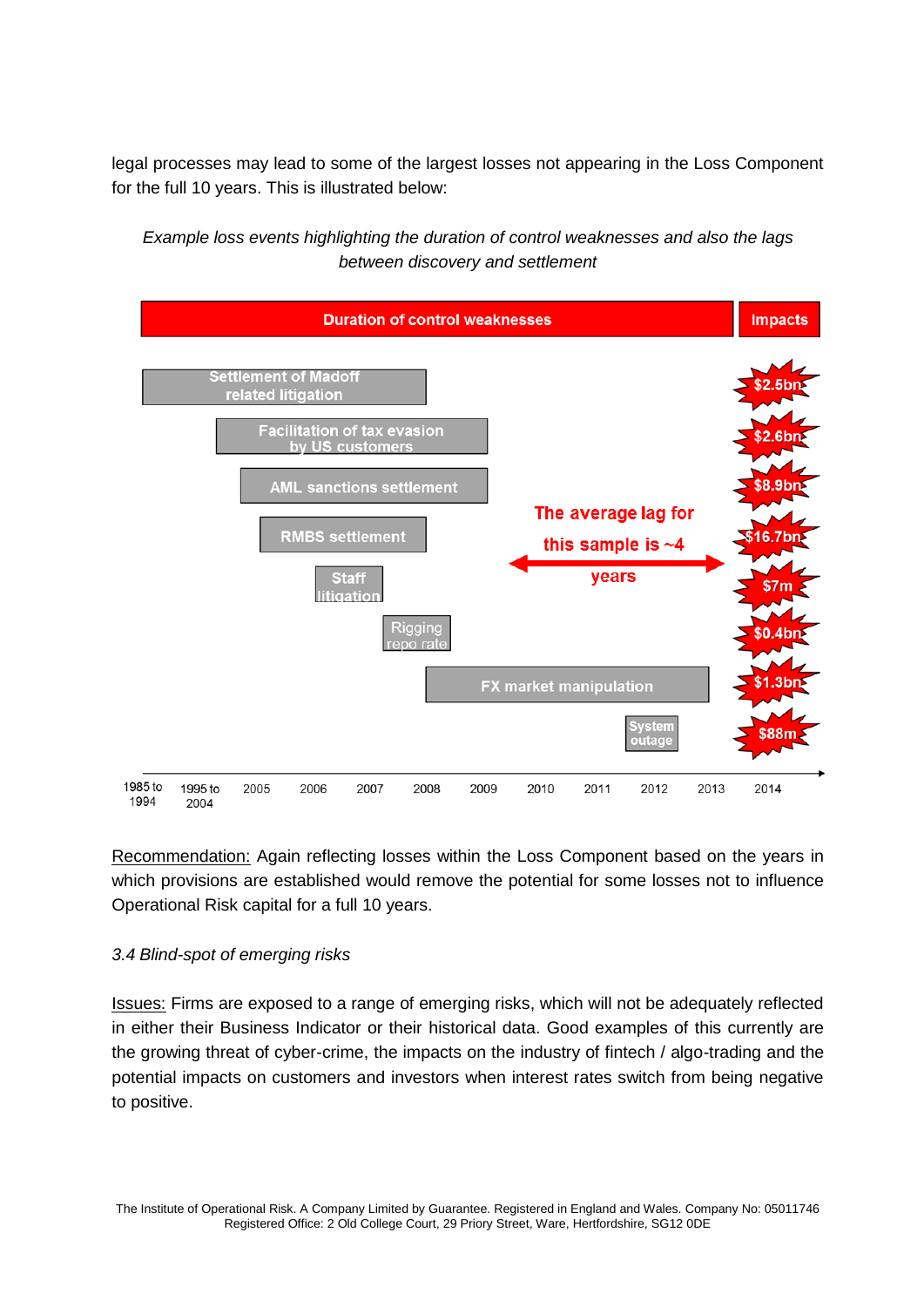Recommendation: The Committee / local regulators could address the SMA's blind-spot to emerging risks by requiring firms to continue to conduct Scenario Analysis to both better understand their exposures to emerging tail risks, and as an input into a Pillar 2a add-on.

#### *3.5 Further 'cliff effects' in the Loss Component*

Issues: The weighting of losses of different sizes for >€10 million and >€100 million creates further 'cliff effects' with similar value losses having significantly different impacts i.e. €99.9 million vs €100.1 million. Additionally, for banks that do not have Euros as their base currency, exchange rate movements my result in similar losses receiving different weightings in different periods. For example, if the UK voted for Brexit and Sterling devalued significantly, as predicted by some forecasters, exclusively UK retail bank businesses would have to report fewer Operational Risk losses using this approach.

Recommendation: The Committee should employ a more graduated progressive multiplier to avoid 'cliff effects' and reduce the significance of exchange rate fluctuations.

## **4. An integrated vision for Operational Risk capital**

Operational Risk is just too fat-tailed and complex for a single measurement methodology. So the solution has to reflect all of the Pillars. This is illustrated in the figure below:



Given the extremely fat-tailed nature of Operational Risk then there continues to be an opportunity for firms and regulators alike to use AMA-style Operational Risk capital models to calculate Pillar 2a and 2b capital requirements.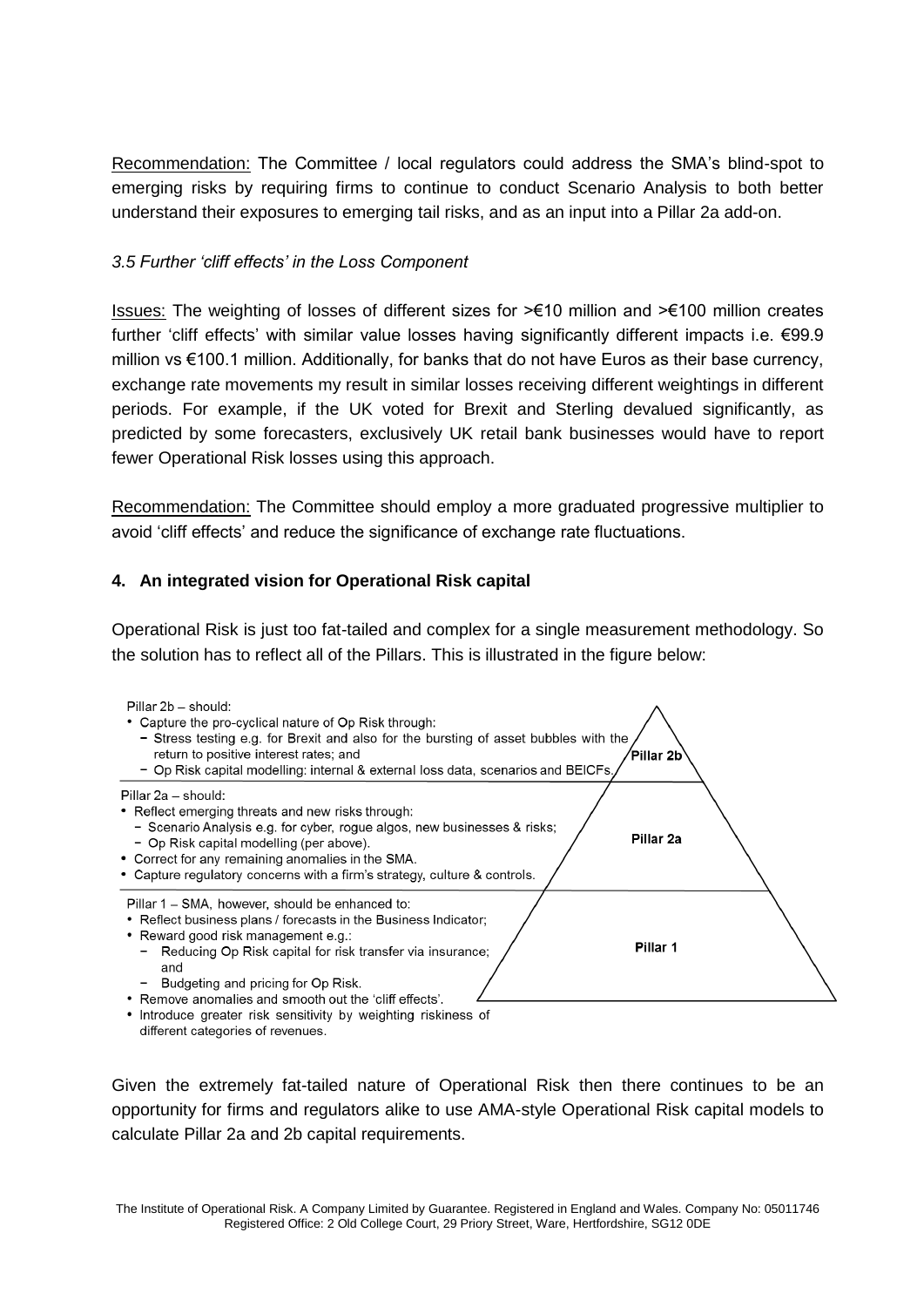Recommendation: The Committee should set out how a Pillar 1 capital requirement calculated through the SMA will interact with:

- Pillar 2a: capturing emerging risks and new businesses and rewarding good practice; and
- Pillar 2b: capturing the pro-cyclical nature of some Operational Risks.

Finally the industry and regulators must not lose sight that the origins of many large losses suffered after the financial crisis were concurrent with the implementation of Basel II and the enhancement of Operational Risk management frameworks.

*The timeline for the implementation of Basel II and the occurrence of major Operational Risk scandals* 



Recommendation: The Committee should articulate how firms will be rewarded for good risk management and penalised for weaknesses in their culture and controls.

The Institute of Operational Risk. A Company Limited by Guarantee. Registered in England and Wales. Company No: 05011746 Registered Office: 2 Old College Court, 29 Priory Street, Ware, Hertfordshire, SG12 0DE